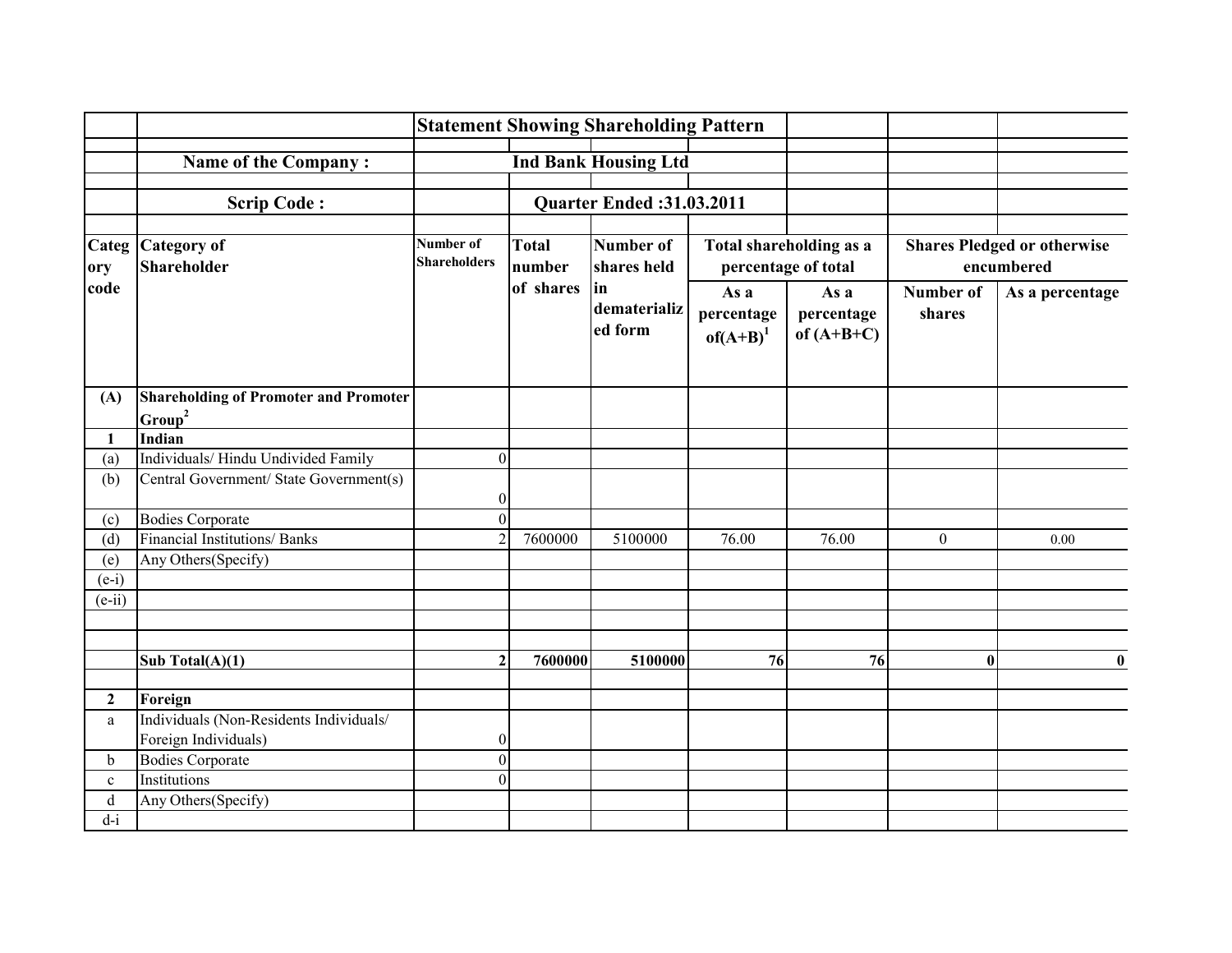| $d$ -ii        |                                              |              |         |         |         |         |                 |                 |
|----------------|----------------------------------------------|--------------|---------|---------|---------|---------|-----------------|-----------------|
|                |                                              |              |         |         |         |         |                 |                 |
|                |                                              |              |         |         |         |         |                 |                 |
|                | Sub Total $(A)(2)$                           |              |         |         |         |         |                 |                 |
|                |                                              |              |         |         |         |         |                 |                 |
|                | <b>Total Shareholding of Promoter</b><br>and |              |         |         |         |         |                 |                 |
|                | Promoter Group (A)= $(A)(1)+(A)(2)$          |              |         |         |         |         |                 |                 |
|                |                                              |              | 7600000 | 5100000 | 76      | 76      | $\mathbf{0}$    | $\bf{0}$        |
|                |                                              |              |         |         |         |         |                 |                 |
| (B)            | <b>Public shareholding</b>                   |              |         |         |         |         |                 |                 |
| 1              | <b>Institutions</b>                          |              |         |         |         |         |                 |                 |
| (a)            | Mutual Funds/UTI                             | $\mathbf{0}$ |         |         |         |         | <b>NA</b>       | NA              |
| (b)            | Financial Institutions <sup>/</sup> Banks    |              | 200     | 200     | 0.0020  | 0.0020  | <b>NA</b>       | NA              |
| (c)            | Central Government/ State Government(s)      |              |         |         |         |         |                 |                 |
|                |                                              |              |         |         |         |         | <b>NA</b>       | <b>NA</b>       |
| (d)            | Venture Capital Funds                        | $\theta$     |         |         |         |         | <b>NA</b>       | <b>NA</b>       |
| (e)            | <b>Insurance Companies</b>                   | $\Omega$     |         |         |         |         | $\overline{NA}$ | NA              |
| (f)            | Foreign Institutional Investors              | $\theta$     |         |         |         |         | NA              | NA              |
| (g)            | Foreign Venture Capital Investors            | $\Omega$     |         |         |         |         | $\overline{NA}$ | $\overline{NA}$ |
| (h)            | Any Other (specify)                          | $\Omega$     |         |         |         |         | <b>NA</b>       | <b>NA</b>       |
| $(h-i)$        |                                              |              |         |         |         |         | <b>NA</b>       | <b>NA</b>       |
| $(h-ii)$       |                                              |              |         |         |         |         | $\overline{NA}$ | $\overline{NA}$ |
|                |                                              |              |         |         |         |         | <b>NA</b>       | <b>NA</b>       |
|                |                                              |              |         |         |         |         | <b>NA</b>       | <b>NA</b>       |
|                | Sub-Total $(B)(1)$                           |              | 200     | 200     | 0.002   | 0.002   |                 |                 |
|                |                                              |              |         |         |         |         |                 |                 |
| B <sub>2</sub> | Non-institutions                             |              |         |         |         |         |                 |                 |
| (a)            | <b>Bodies Corporate</b>                      | 151          | 142889  | 139289  | 1.4288  | 1.4288  | NA              | NA              |
| (b)            | Individuals                                  |              |         |         |         |         | <b>NA</b>       | NA              |
|                | Individuals -i. Individual shareholders      |              |         |         |         |         |                 |                 |
|                | holding nominal share capital up to Rs 1     |              |         |         |         |         |                 |                 |
| $\bf{I}$       | lakh                                         | 12972        | 2060062 | 1114413 | 20.6006 | 20.6006 | <b>NA</b>       | NA              |
| $\mathbf{I}$   | ii. Individual shareholders holding nominal  |              |         |         |         |         |                 |                 |
|                | share capital in excess of Rs. 1 lakh.       | 6            | 94970   | 94970   | 0.9497  | 0.9497  | <b>NA</b>       | <b>NA</b>       |
| (c)            | Any Other (specify)                          |              |         |         |         |         | <b>NA</b>       | <b>NA</b>       |
| $(c-i)$        | <b>Clearing Member</b>                       | 6            | 371     | 371     | 0.0037  | 0.0037  | NA              | <b>NA</b>       |